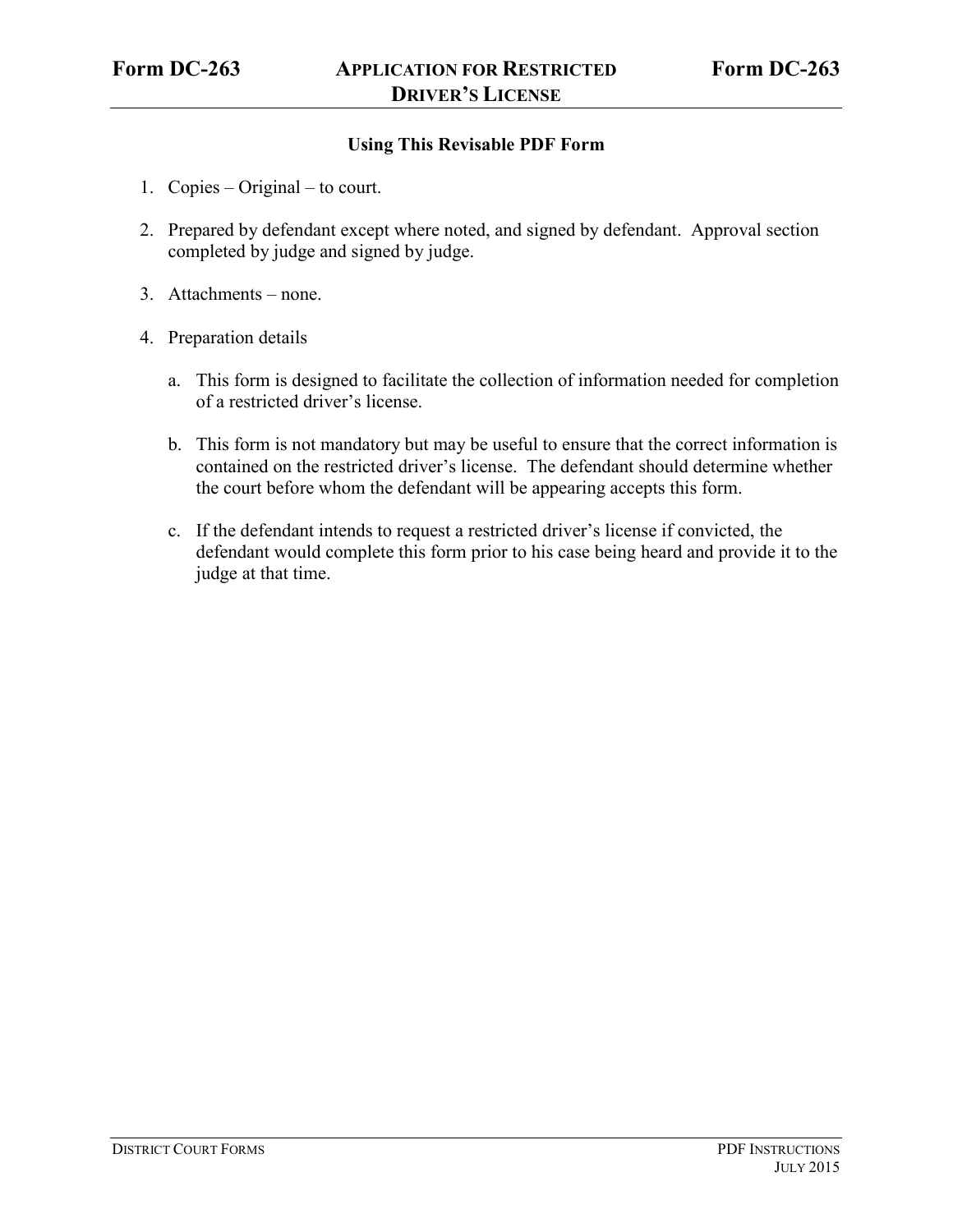|                                                                                                                                                     |                                                                   | <u>2</u>                                                                                                  | General District Court<br>  Juvenile & Domestic Relations District Court                                               |                                           |
|-----------------------------------------------------------------------------------------------------------------------------------------------------|-------------------------------------------------------------------|-----------------------------------------------------------------------------------------------------------|------------------------------------------------------------------------------------------------------------------------|-------------------------------------------|
|                                                                                                                                                     | CITY/COUNTY                                                       |                                                                                                           |                                                                                                                        |                                           |
|                                                                                                                                                     | 3                                                                 |                                                                                                           | 6                                                                                                                      |                                           |
|                                                                                                                                                     | <b>DEFENDANT</b>                                                  |                                                                                                           | <b>DRIVER'S LICENSE NUMBER</b>                                                                                         | <b>STATE</b>                              |
|                                                                                                                                                     | 4<br><b>ADDRESS</b>                                               |                                                                                                           | <b>DATE OF BIRTH</b>                                                                                                   |                                           |
|                                                                                                                                                     |                                                                   |                                                                                                           | 8                                                                                                                      |                                           |
| <b>CITY</b>                                                                                                                                         | <b>STATE</b>                                                      | ZIP                                                                                                       | <b>DATE OF OFFENSE</b>                                                                                                 |                                           |
|                                                                                                                                                     | 5                                                                 |                                                                                                           |                                                                                                                        |                                           |
|                                                                                                                                                     | <b>TELEPHONE NUMBER</b>                                           |                                                                                                           |                                                                                                                        |                                           |
|                                                                                                                                                     | following locations for the following purpose(s):                 | My driver's license has been suspended or denied for an offense which makes me eligible for a restricted  | driver's license; therefore, I request that the court grant a restricted driver's license for travel to and from the   | (Court use only)<br><b>APPROVED</b><br>10 |
|                                                                                                                                                     | (a) $\lceil \cdot \rceil$ Travel to and from primary job          |                                                                                                           |                                                                                                                        |                                           |
|                                                                                                                                                     |                                                                   |                                                                                                           |                                                                                                                        |                                           |
|                                                                                                                                                     |                                                                   |                                                                                                           |                                                                                                                        | $\lceil$   YES $\lceil$   NO              |
|                                                                                                                                                     |                                                                   |                                                                                                           |                                                                                                                        |                                           |
|                                                                                                                                                     |                                                                   |                                                                                                           |                                                                                                                        |                                           |
|                                                                                                                                                     | Travel to and from secondary job                                  |                                                                                                           |                                                                                                                        |                                           |
|                                                                                                                                                     |                                                                   |                                                                                                           |                                                                                                                        |                                           |
|                                                                                                                                                     |                                                                   |                                                                                                           |                                                                                                                        | $\lceil$   YES $\lceil$   NO              |
|                                                                                                                                                     |                                                                   |                                                                                                           |                                                                                                                        |                                           |
|                                                                                                                                                     |                                                                   |                                                                                                           |                                                                                                                        |                                           |
|                                                                                                                                                     | Travel to and from VASAP                                          |                                                                                                           |                                                                                                                        |                                           |
| (b)                                                                                                                                                 | Travel during work hours only as required by my employer:         |                                                                                                           |                                                                                                                        | $YES$ $\bigcap$ NO                        |
| (c)                                                                                                                                                 |                                                                   |                                                                                                           |                                                                                                                        | $[\ ]$ YES $[\ ]$ NO                      |
|                                                                                                                                                     |                                                                   |                                                                                                           |                                                                                                                        |                                           |
| (d)                                                                                                                                                 | Written verification must be carried<br>Travel to and from school |                                                                                                           |                                                                                                                        | <b>YES</b><br>NO <sub>1</sub>             |
|                                                                                                                                                     | Name and Location of school:                                      |                                                                                                           |                                                                                                                        | $[\ ]$ YES $[\ ]$ NO                      |
|                                                                                                                                                     |                                                                   |                                                                                                           |                                                                                                                        |                                           |
|                                                                                                                                                     |                                                                   |                                                                                                           |                                                                                                                        |                                           |
|                                                                                                                                                     | (e) [] Medically necessary travel for: [] me [] my elderly parent |                                                                                                           |                                                                                                                        |                                           |
|                                                                                                                                                     |                                                                   |                                                                                                           |                                                                                                                        | $\lceil$   YES $\lceil$   NO              |
|                                                                                                                                                     |                                                                   |                                                                                                           |                                                                                                                        |                                           |
|                                                                                                                                                     |                                                                   |                                                                                                           |                                                                                                                        | $[\ ]$ YES $[\ ]$ NO                      |
|                                                                                                                                                     |                                                                   |                                                                                                           |                                                                                                                        | and on each                               |
| (f-1) Ignition Interlock on any motor vehicle that you operate, if required.                                                                        |                                                                   |                                                                                                           | motor vehicle                                                                                                          |                                           |
|                                                                                                                                                     |                                                                   |                                                                                                           |                                                                                                                        | owned by or<br>registered to person       |
| $(f-2)$   Travel to and from the facility that installed or monitors the ignition interlock in the vehicle(s), if ignition<br>interlock is ordered. |                                                                   |                                                                                                           | $[\ ]$ YES $[\ ]$ NO                                                                                                   |                                           |
|                                                                                                                                                     |                                                                   |                                                                                                           | (g-1) [] Necessary travel to transport a minor child(ren), who is/are under my care, to and from his/her/their school. |                                           |
|                                                                                                                                                     |                                                                   |                                                                                                           |                                                                                                                        | $[\ ]$ YES $[\ ]$ NO                      |
|                                                                                                                                                     |                                                                   | (g-2) [] Necessary travel to transport a minor child(ren), who is/are under my care, to and from day care |                                                                                                                        |                                           |
|                                                                                                                                                     |                                                                   |                                                                                                           | $[\ ]$ YES $[\ ]$ NO                                                                                                   |                                           |
|                                                                                                                                                     |                                                                   |                                                                                                           |                                                                                                                        |                                           |
|                                                                                                                                                     |                                                                   |                                                                                                           | (g-3) [] Necessary travel to transport a minor child(ren), who is/are under my care, to and from medical providers     | YES  <br>NO                               |
|                                                                                                                                                     |                                                                   |                                                                                                           |                                                                                                                        |                                           |

# NOTE: This is page one of a two-page form.

 $9\overline{)}$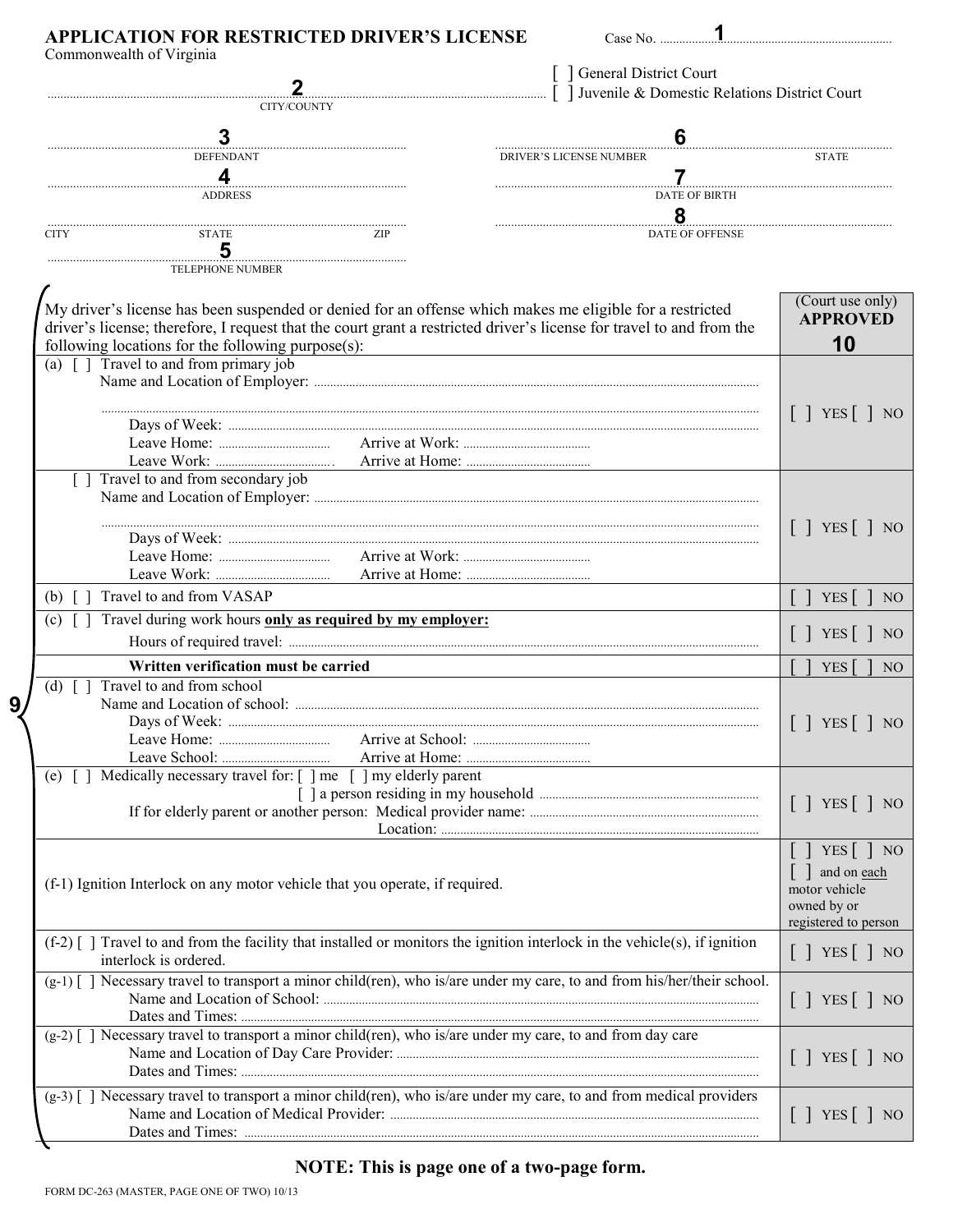### **Data Elements,** *page one*

- 1. Court case number(s).
- 2. Court jurisdiction. Check applicable box for type of court.
- 3. Name of defendant whose license is suspended or who is petitioning.
- 4. Address of defendant.
- 5. Telephone number of defendant.
- 6. Defendant's driver's license number and state of issuance.
- 7. Defendant's date of birth.
- 8. Date of offense.
- 9. Defendant should check appropriate boxes and complete the information requested.
- 10. The judge should check either the "yes" or "no" box for each purpose.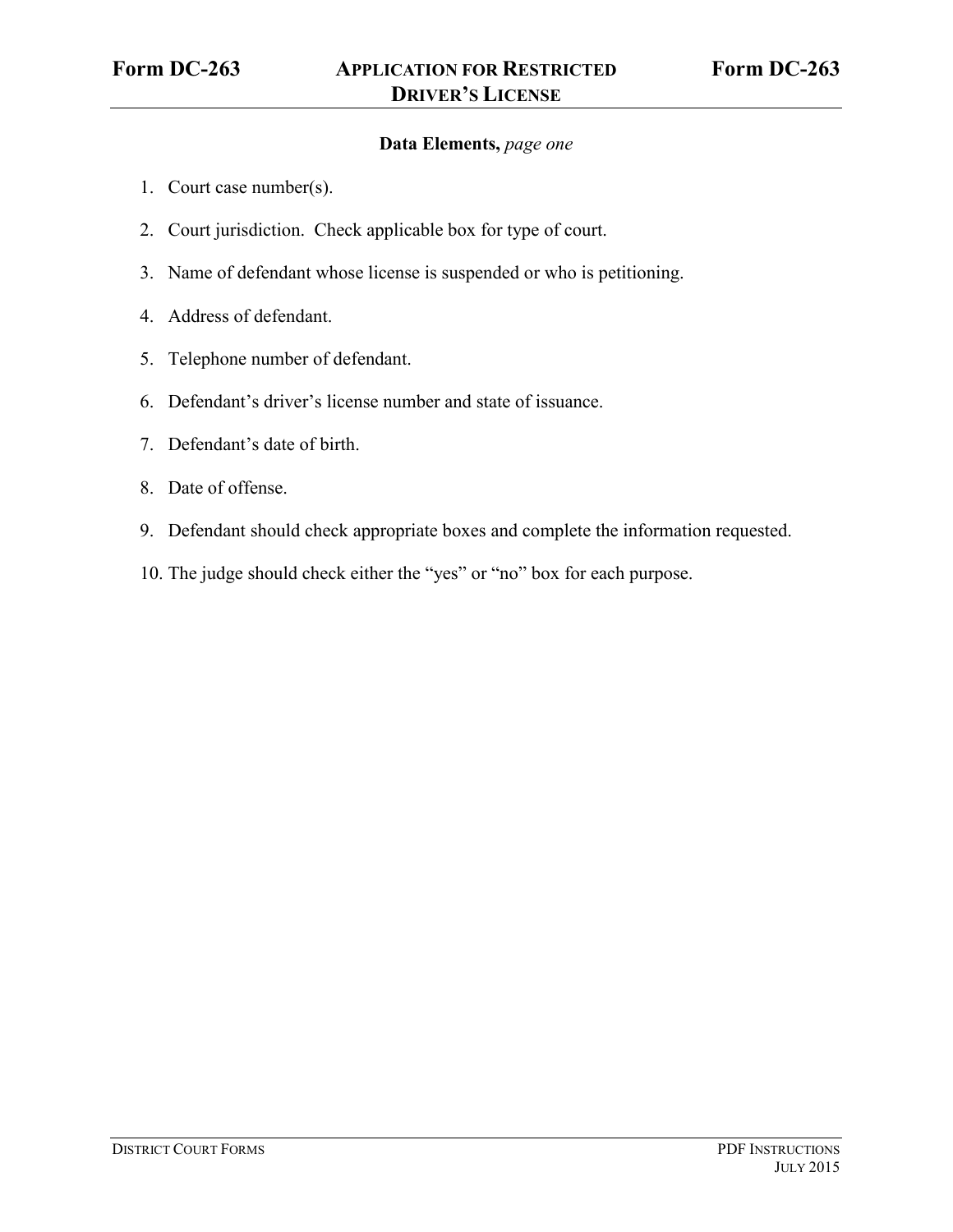| <b>CONTINUED FROM PAGE 1</b>                                                                                                                                                                                                                                                                                                                                                                                  |                                                                        |  |  |  |
|---------------------------------------------------------------------------------------------------------------------------------------------------------------------------------------------------------------------------------------------------------------------------------------------------------------------------------------------------------------------------------------------------------------|------------------------------------------------------------------------|--|--|--|
| Necessary travel for Court Ordered visitation with child(ren)                                                                                                                                                                                                                                                                                                                                                 | $\lceil$   YES $\lceil$   NO                                           |  |  |  |
| $(i-1)$ Travel to and from appointments with probation officer                                                                                                                                                                                                                                                                                                                                                | $\lceil$   YES $\lceil$   NO                                           |  |  |  |
| $(i-2)$ [] Travel to and from programs required by court or as a condition of probation                                                                                                                                                                                                                                                                                                                       | $\begin{bmatrix} \end{bmatrix}$ YES $\begin{bmatrix} \end{bmatrix}$ NO |  |  |  |
| Travel to and from a place of religious worship<br>$(i)$                                                                                                                                                                                                                                                                                                                                                      | $\lceil$   YES $\lceil$   NO                                           |  |  |  |
| (k) $\lceil$ Travel to and from appointments approved by the Division of Child Support Enforcement of the<br>Department of Social Services as a requirement of participation in an administrative or court-ordered<br>intensive case monitoring program for child support for which I will have with me written proof of the<br>appointment, including written proof of the date and time of the appointment. | $\lceil$   YES $\lceil$   NO                                           |  |  |  |
| (m)   Travel to and from jail to serve a jail sentence that is to be served on weekends or on nonconsecutive days.                                                                                                                                                                                                                                                                                            | $\begin{bmatrix} \end{bmatrix}$ YES $\begin{bmatrix} \end{bmatrix}$ NO |  |  |  |
|                                                                                                                                                                                                                                                                                                                                                                                                               |                                                                        |  |  |  |

I certify that the above information is true and accurate, that my driving privileges are not revoked or suspended for any other reason, and that I have no other pending charges against me that have not been divulged to the court. I understand that a Restricted Driver's License permits me to operate a motor vehicle under the conditions approved by the Court. I further understand that should I be found driving outside the restrictions of the Restricted Driver's License, I may be subject to the imposition of previously suspended sentences in this case and new criminal charges may be brought against me.

| <b>CONTRACTOR</b> |  |  |
|-------------------|--|--|

Reviewed and Approved as indicated:

..................................................................... \_\_\_\_\_\_\_\_\_\_\_\_\_\_\_\_\_\_\_\_\_\_\_\_\_\_\_\_\_\_\_\_\_\_\_\_\_\_\_\_\_\_\_\_\_\_\_\_\_\_\_\_\_\_\_\_\_ **DATE** JUDGE **7 8**

**NOTE: This is page two of a two-page form**